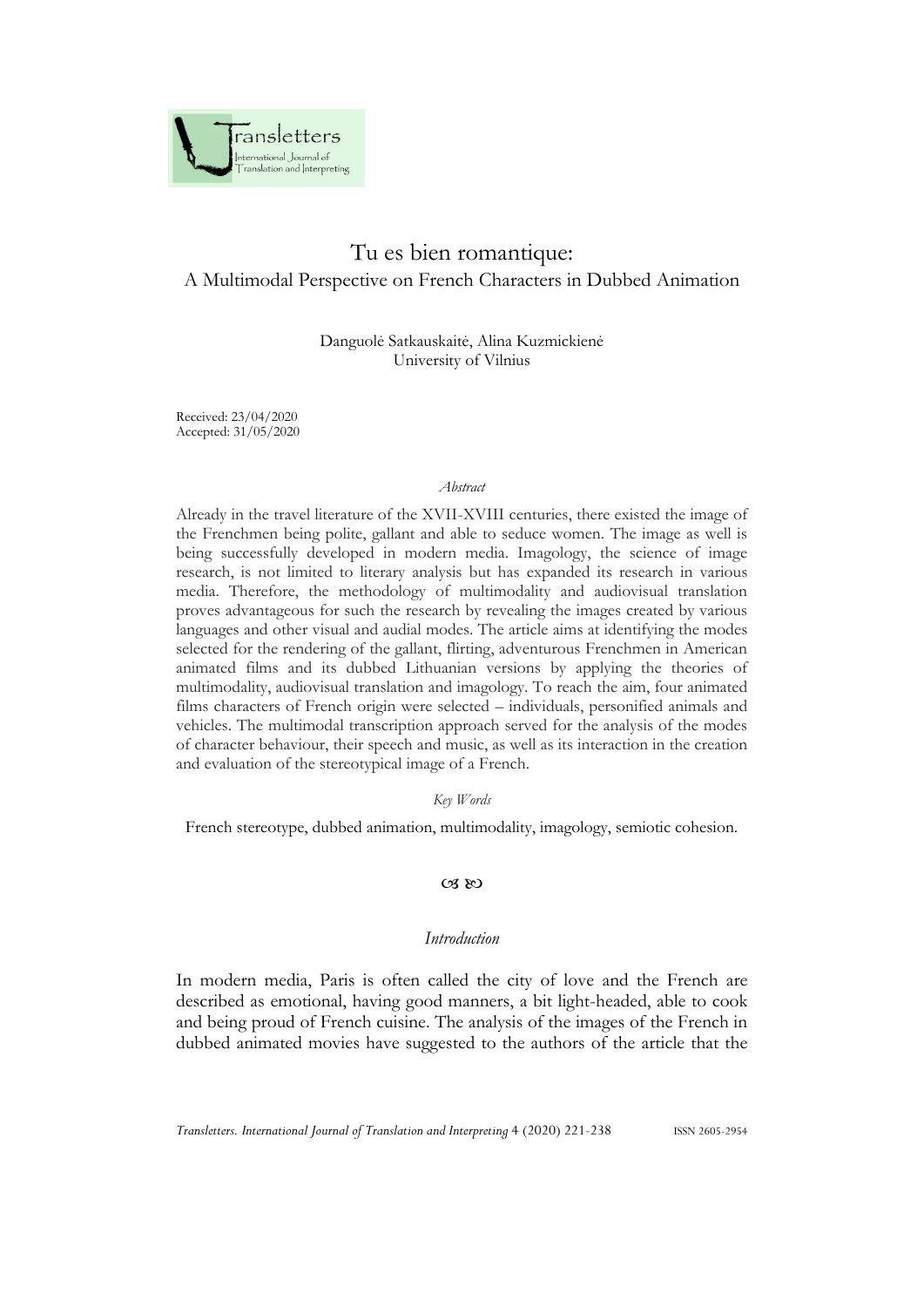French are portrayed as great cooks, lovers of gourmet meals and wine, or the characters of French origin as gallant, light-headed and looking for flirts and adventures. The latter image of the French has a long tradition and was known long before the appearance of films. In the words of Florack (2007: 155), even in the XVII-XVIII centuries the French in German travel literature were depicted as "cultured, courteous, elegant, well-spoken, polite and gallant in their behaviour towards ladies". The image through centuries revived and was embedded first in literature and later – in audiovisual media. Planchenault points out that: "[…] the discursive tradition of the Frenchman as a philanderer has been carried over from film to film throughout the years." (2015: 111) Therefore, films and its reviews have developed the image; even more, it was being exported and has become global.

The article aims at the analysis of the modes selected to create a stereotypical image of a gallant, adventurous and flirtatious Frenchman in the American animated films and their dubbed Lithuanian versions. The objectives are the following: to identify the characters who are of French origin and follow the stereotype of gallant, looking for flirts and adventures characters; to determine modes rendering this image; to compare the modes used in dubbed English and Lithuanian versions of the film; to evaluate the semiotic cohesion of dubbings in both languages.

| Character in English                    | Film in English, years | Character in | Film in Lithuanian |
|-----------------------------------------|------------------------|--------------|--------------------|
|                                         |                        | Lithuanian   |                    |
| Simone                                  | Alvin and the          | Saimonas     | Alvinas ir         |
|                                         | Chipmunks: Chip-       |              | Burundukai 3       |
|                                         | Wrecked, 2011          |              |                    |
| Monsieur Hood                           | Shrek, 2001            | Robin Hudas  | Srekas             |
| Le Frog                                 | Flushed away, 2006     | Lė Varlė     | Srovės nublokšti   |
| Rochelle                                | Planes, 2013           | Rošelė       | Sparnai            |
| $\mathcal{C}$ and $\mathcal{C}$<br>11.1 | $\cdot$ 1              |              |                    |

**Table 1.** Characters and films chosen for the analysis

Source: created by the authors

The research is interdisciplinary, following the theoretical assumptions of multimodality, audiovisual translation and imagology. This interdisciplinarity is relevant in its applicative perspective, since it helps to reveal not only the prevailing images of nations but also the change of images and their rendering modes in media. Media serves as some kind of "re-broadcasters" that embed the existing stereotypes even more and constantly produce new ones (Laurušaitė, 2014: 123). Furthermore, the analysis of translated audiovisual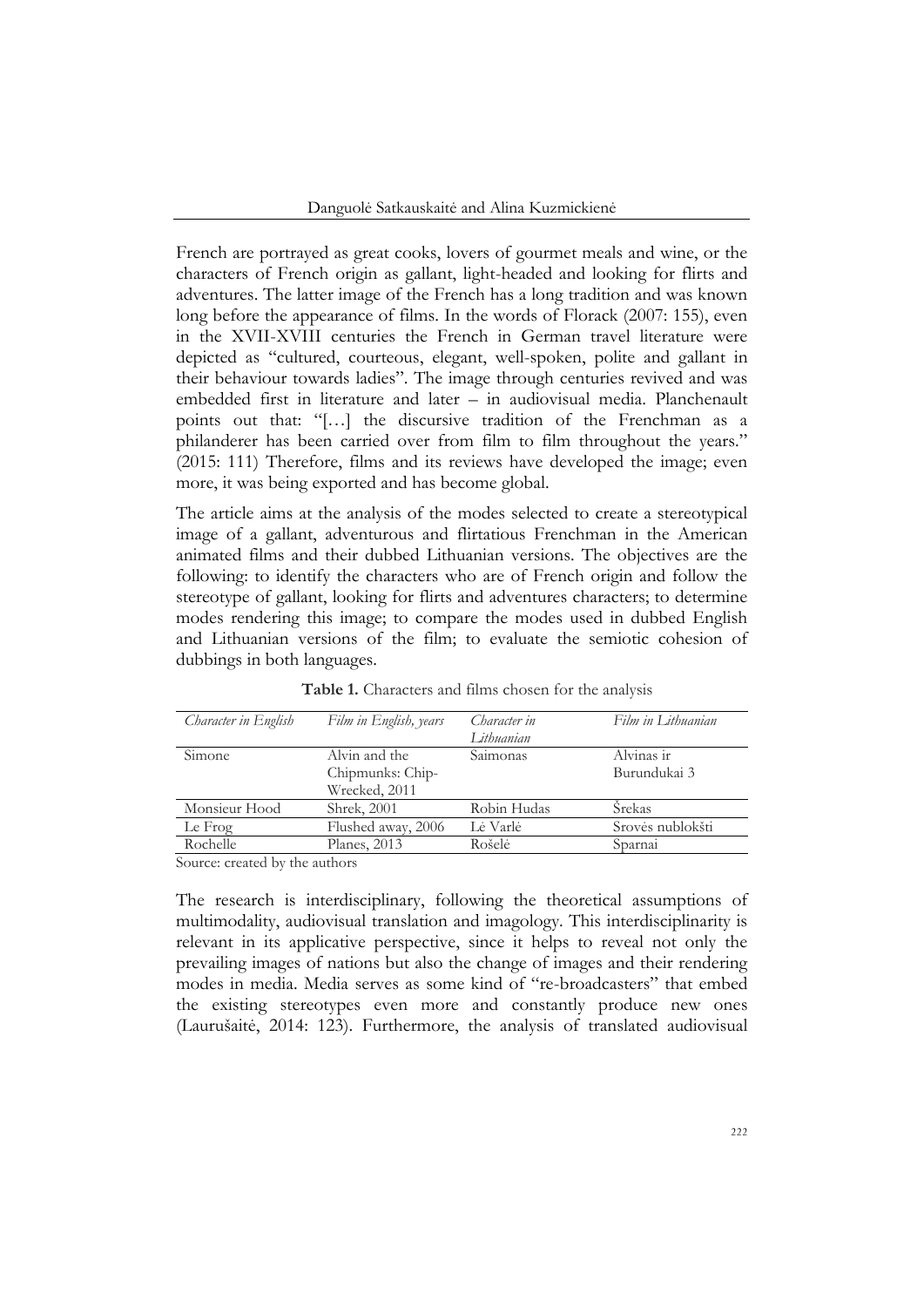production clarifies whether the national images presented in the original are fully rendered in the target language, in this case – Lithuanian dubbed films.

## *1. Theoretical assumptions of imagology, audiovisual translation and multimodality*

Imagology and translation studies have many interconnections. First, they "deal with texts emanating from different cultures" (Pegenaute, 2018: 177). Moreover, the interconnection between the scientific research areas of translation studies and imagology lies in their inevitable interdisciplinarity: the areas were studied both from the narrative and diachronic perspectives, therefore, cultural aspects are not considered as static, immutable (Flynn et al., 2016: 2). Hence, both translation studies and imagology follow dynamics and interdisciplinarity. These might be the reasons why more and more research on translation studies over recent decades follow "national and cultural characterization and stereotyping", including the aspects of information selection and possible manipulation (ibid.). One of the research examples that integrate imagology and audiovisual translation studies is Mereu's (2016) article that analyses the image of Italians in dubbed films. The author aims at revealing the way the images of the original film under the regime censorship are manipulated in the translation process and changed while dubbing. Another example is Filmer's (2018) research on Italianness and manipulation. However, the author studies not the feature films but non-fiction BBC broadcasts translated by applying voice-over. The author relies upon the following theoretical assumptions – narrative theory, imagology, critical discourse analysis and voice-over translation.

Since audiovisual translation deals with multimodal texts, both as professional and as academic field it is inevitably connected with multimodality. As Díaz-Cintas (2012: 281) points out "translating solely the linguistic component of any audiovisual material, without fully considering the rest of the information transmitted by the audio and visual channels would spell disaster". The researcher claims further that "audiovisual media and its translation play a special role in the articulation of cultural concepts such as *femininity*, *masculinity*, *race*, and *Otherness*, among others" (ibid).

The theoretical assumptions of audiovisual translation and multimodality by studying the rendition of stereotypes in dubbed animation are analysed by Asali-van der Wal and Satkauskaitė (2018). The authors pay the most significant attention to the phonetic sub-modes and its roles in rendering and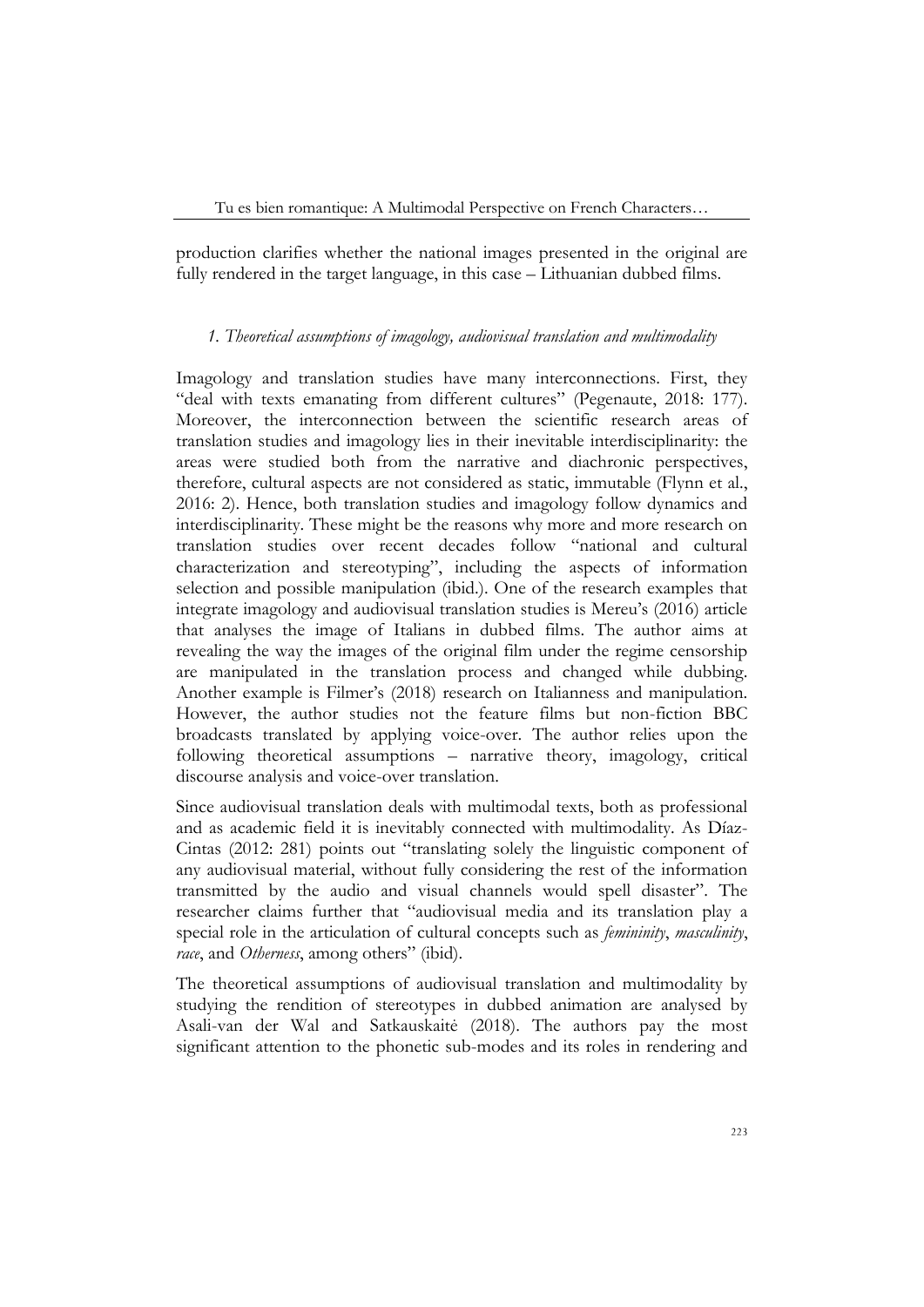embedding the stereotypes of Germans. The authors of this research (Satkauskaitė, Kuzmickienė, 2016) applied the classification of modes by Stöckl (2004) and Pérez-González (2014), by analysing the rendition of French historic personalities in an animated film "Mr Peabody & Sherman".

To apply the multimodal approach, the term mode must be defined. Having summarised the definitions by various authors (Page, 2010: 79, Kress, 2010: 79, Pérez-González, 2014: 192), it can be stated that modes are semiotic resources for meaning making. Even though the studies of multimodality are quite popular recently, there is no unanimous consensus within the scientists how many and what modes are. Some authors (Forceville, 2009: 23, Bateman, Wildfeuer, Hiippala, 2017: 18) explicitly recognize that at this stage there is neither possibility to provide an indisputable definition for a mode nor the final list of modes.

To address the issue of what might be attributed to a mode; Bateman and Schmidt claim that:

*any* material substrate can be made to serve this function: all that is required is […] that members of the societal group investing effort in the development of the semiotic mode can manipulate the material sufficiently well as to leave traces recognisable as such by other members of that group. (Bateman, Schmidt, 2012: 77)

Character behaviour and speech are the most important modes for revealing the stereotypes of French characters. The latter is classified to sub-modes: phonetic, lexical and grammatical. In some films selected for the analysis, the stereotypes of characters are also created employing music; therefore, the mode of music is analysed as well.

It is important to note that when dealing with posters, drawings, printed adverts, comics, maps and other products with no information presented through acoustic channel print screen function or photos are sufficient. For the analysis of films and other audiovisual production, multimodal transcription is useful. For the sake of clarity, it is usually presented in tables and modified depending on the aim of the research and chosen modes. Veits (2014: 32) includes in his multimodal transcription a shot, visual image, voice, sound and music. Taylor (2003) presents visual frame, visual image, kinesic action, soundtrack and subtitle. Šidiškytė (2017) presents a shot, a source text, a subtitled text, hand gestures, a look, facial expression and voice features. The multimodal transcription of the present research will include time codes of film excerpts, description of character behaviour, excerpts from the dialogues of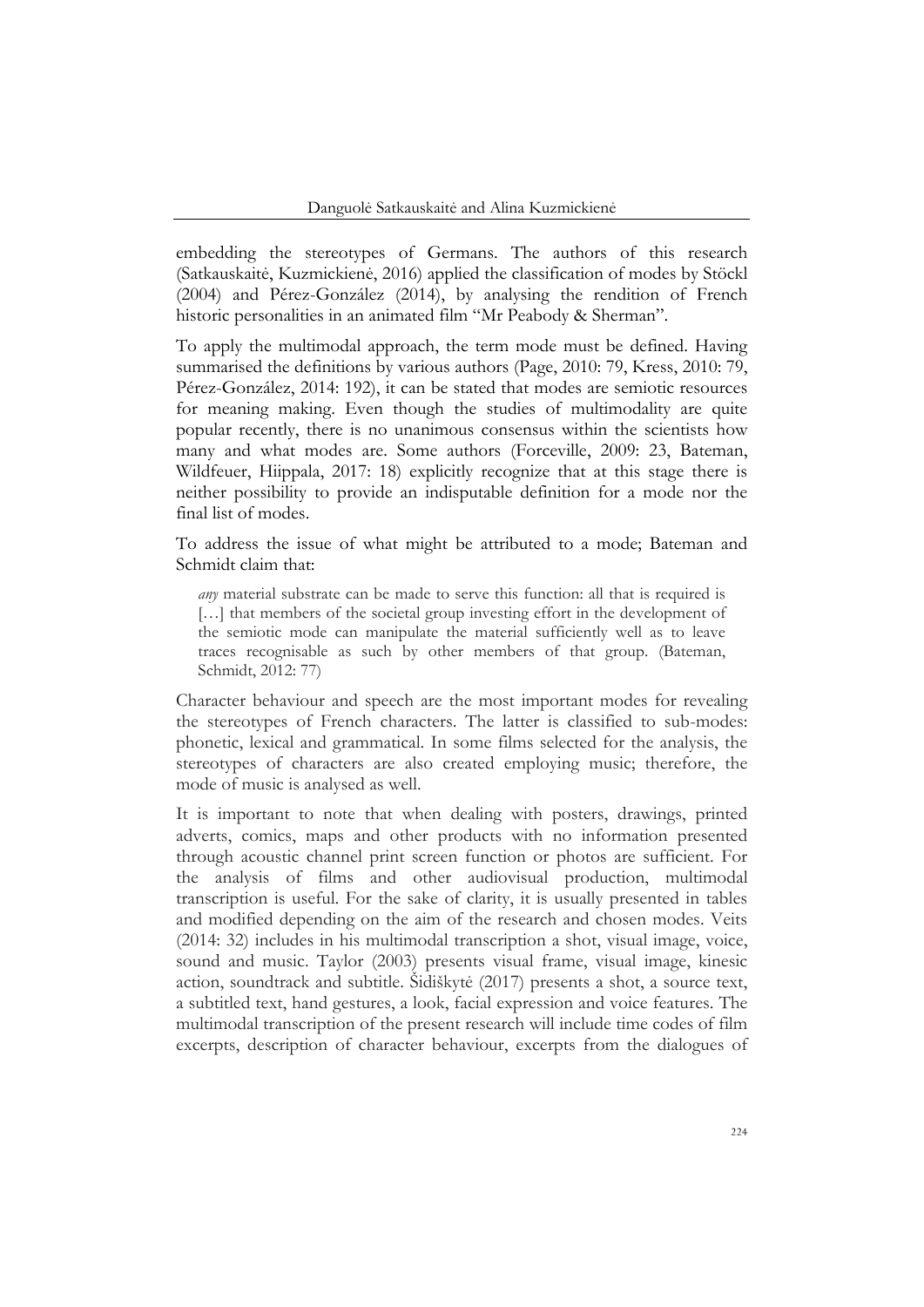characters in a source language and target, i.e. Lithuanian, its back translation and if relevant – music.

## *2. Simone from the film* Alvin and the Chipmunks: Chip-Wrecked

Simon from the film *Alvin and the Chipmunks: Chip-Wrecked* distinguishes from other characters by its split personality. After being bitten by a poisonous spider (00: 36:10), the character has his personality changed and becomes a Frenchman. Thereafter, his name is no longer English *Simon* but the French one – *Simone*. Nevertheless, at the end of the film (1:04:26) Simon is "healed", i.e. he regains his former personality. The change of the character's personality first seems evident from the outlook: from the second 00:38:39, the character ties a seaweed bandage around his head and rips his sleeves off his hoodie, showing his attractiveness and spirit of adventure.

Thus, his behaviour is changed, as well. Till the bite of the poisonous spider, Simon was quite reserved, following his sharp mind and logic did not take any unreasonable decisions, called by other chipmunks as a nerd (e.g. 00:25:29). Simon was pretty prudent and quite sceptical towards the eldest brother Alvin's reckless adventures. As the Table 2 shows, as a French, Simone becomes selfconfident, reckless without fear of new dangerous challenges (Ex. 1 and 2) and flirting with ladies (Ex. 2). He demonstrates spontaneity, adventurous heart and romance at 00:43:19, instead of building a shelter he asks his target of love Jeanette for a dance, and at 00:51:06 gives her a golden tiara. As Planchenault notices "[…] French men as displayed by American films not only love women, they have the know-how to seduce them" (2015: 112). The courage and commitment are seen when he rescues Jeanette hanging on the edge of the high cliff and lead her through the narrow bridge over a deep ravine (00:47:30  $-00:47:40$ ).

| Behaviour         | Source language | Lithuanian                      | <b>Back</b> translation | Music      |
|-------------------|-----------------|---------------------------------|-------------------------|------------|
|                   |                 | dubbing                         |                         |            |
|                   |                 | Example 1 (00:40:27 - 00:40:34) |                         |            |
| Simone appears    | $-$ Bonjour, my | $-$ Bonjour,                    | $-$ Bonjour, my         | As soon as |
| upside down his   | friend.         | bičiuli.                        | friend.                 | Simone     |
| head, hanging on  | -Simon? Are     | - Saimonai, tu                  | -Simon, are you         | shows up,  |
| a bungie that has | you bungee      | šokinėji guma?                  | bungee                  | romantic   |
| just fallen down  | jumping?        | - Jo vardas ne                  | jumping?                | accordion  |

**Table 2.** Modes of behaviour, speech and music of the character Simone in the film *Alvin and the Chipmunks: Chip-Wrecked*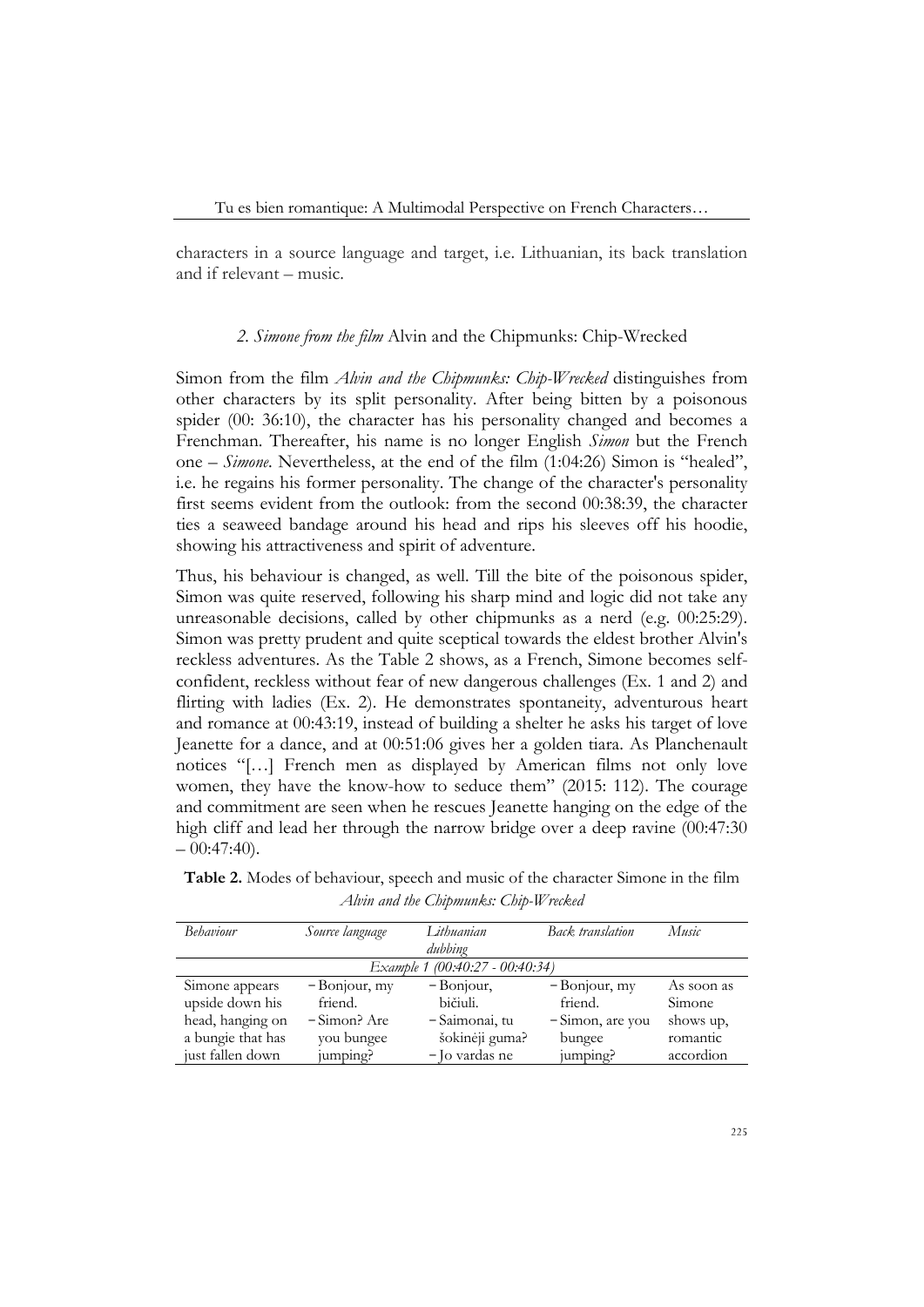| from the tree     | - His name is    | Saimonas.                         | - His name is   | music starts |
|-------------------|------------------|-----------------------------------|-----------------|--------------|
| with              | not Simon.       | $-A\check{s} - Sim\tilde{o}$ nas. | not Simon.      | to play.     |
|                   | $-It$ is Simone. |                                   | - I am Simone.  |              |
|                   |                  | Example 2 (00:42:13 - 00:42:18)   |                 |              |
| Simone flies with | J'arrive!        | J'arrive!                         | J'arrive!       | Energetic    |
| a bungie through  | Enchanté,        | Enchanté,                         | Enchanté,       | string       |
| the trees. Having | mademoiselles.   | mademoiselles,                    | mademoiselles.  | orchestra    |
| landed, he kisses | A kiss, a kiss.  | bučkis, bučkis                    | A kiss, a kiss. | music.       |
| the hands to      | And a kiss.      | ir dar bučkis!                    | And a kiss.     | Romantic     |
| each lady of      |                  |                                   |                 | accordion    |
| three, and he     |                  |                                   |                 | music is     |
| looks right into  |                  |                                   |                 | playing      |
| Jeanette's eyes   |                  |                                   |                 | silently.    |
| for a long time   |                  |                                   |                 |              |
|                   |                  | Example 3 (00:42:27-00:42:35)     |                 |              |
| Alvin tells       | Yeah, yeah, he   | Jo, jo, jis                       | Yeah, yeah, he  | There is     |
| Brittany and by   | thinks he's some | įsivaizduoja esąs                 | thinks he's a   | almost no    |
| saying the last   | sort of fun-     | prancūzas                         | Frenchman,      | music        |
| phrase, imitates  | loving French    | lovelasas.                        | lovelace.       | heard.       |
| Simone; he        | dude.            | Staiga iš                         | Suddenly a nerd | Simone       |
| changes his voice | Now he thinks    | moksliuko tapo                    | becomes the     | being        |
| and               | he's the most    | geidžiamiausias                   | most desirable  | present, the |
| demonstratively   | interesting munk | burundukas                        | munk in the     | accordion    |
| stretches his     | in the world.    | pasaulyje.                        | world.          | music        |
| posture. Shortly  |                  |                                   |                 | silently     |
| after them,       |                  |                                   |                 | starts to    |
| Simone is         |                  |                                   |                 | play.        |
| displayed         |                  |                                   |                 |              |
| energetically and |                  |                                   |                 |              |
| loudly kissing    |                  |                                   |                 |              |
| Jeanette's hand.  |                  |                                   |                 |              |
|                   |                  | Example 4 (01:01:34 -01:01:40)    |                 |              |
| A long shot of    | -Arc de          | - Arc de                          | - Arc de        | Insignifican |
| Simone standing   | Triomphe,        | Triomphe,                         | Triomphe,       | t, almost    |
| on the stone.     | mayonnaise,      | mayonnaise,                       | mayonnaise,     | unheard.     |
|                   | Napoléon         | Napoléon,                         | Napoléon,       |              |
|                   | - I get it,      | Notre-Dame de                     | Notre-Dame de   |              |
|                   | Frenchie,        | Paris                             | Paris           |              |
|                   | you come from a  | - Oi, Varlieti, gal               | - Orleanian,    |              |
|                   | rich history.    | užteks jau tos                    | maybe it is     |              |
|                   |                  | Prancūzijos                       | enough with     |              |
|                   |                  | istorijos?                        | French history? |              |

Danguolė Satkauskaitė and Alina Kuzmickienė

Source: created by the authors based on the film *Alvin and the Chipmunks: Chip-Wrecked*, 2011

The change of the character's personality from a nerd to a sentimental philanderer is explicitly expressed through a verbal acoustic channel too (Table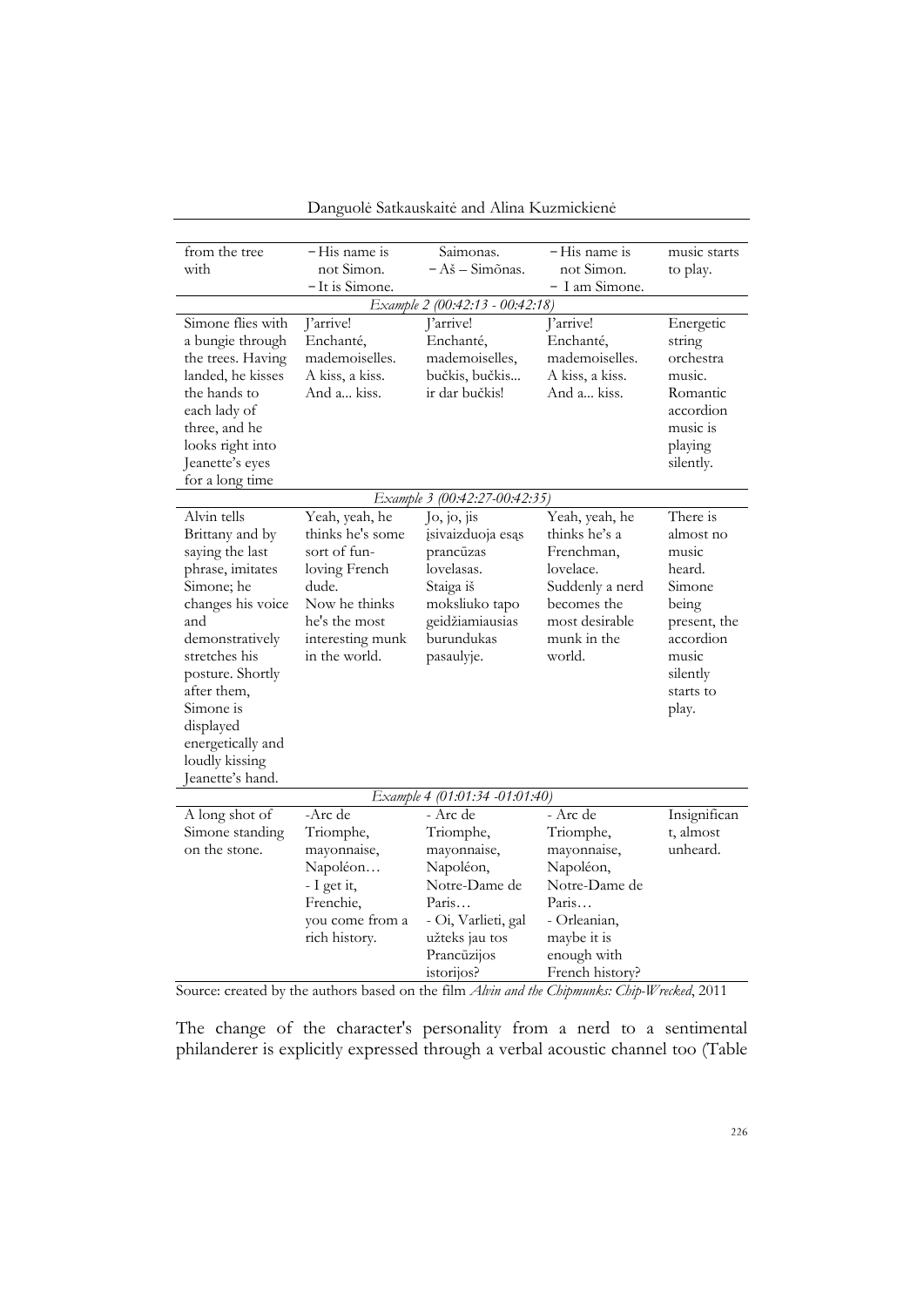Tu es bien romantique: A Multimodal Perspective on French Characters…

2, Examples 1, and 3); later Jeanette admires Simone's courage and recklessness when he flies with a bungie through the woods, by telling to herself "He's so French" (00:46:33).

Simone reveals his French personality by his phonetic expression both in the original film and in the Lithuanian dubbing. In the English voiced film French accent has been rendered by phonetic means characteristic to the Frenchspeaking English: /z/ instead of English fricative dental consonant /th/ and strong uvular  $\frac{r}{r}$  are pronounced, while in general, the latter is called a hallmark of the French language. In the Lithuanian dubbing, the alveolar  $\frac{r}{i}$  is exactly the main phonetic characteristic differentiating French Simone from the former Simon. Moreover, both in English and Lithuanian versions, the French language is rendered through lexis: "Bonjour", "J'arrive! Enchanté, mesdemoiselles" and the other French words not mentioned in the dialogues of Table 2 "oui" (00:42:40), "pourquoi" (00:42:45) or phrases "Mon Dieu!" (00:57:41) and "Allons-y!" (00:57:50). Furthermore, contrary to the original film, the Lithuanian dubbing follows the prosody typical to the French, i. e. when stress is shifted on the last syllable of the spoken word, as in the word "bučkis" (Ex. 2).

Lexical sub-mode, i.e. names of the objects representing France, emphasises even more Simone's French side (Table 2, Example 4). The names of these objects and its French pronunciation are kept in Lithuanian dubbing too. Another character reacts towards Simone by mockingly calling him a "Frenchie", while in the Lithuanian version he has been called a citizen of the Frog city (Lith. "varlietis"). The last name was chosen for the purpose, as a frog is one of France stereotypes.

As reflected in Table 2, the French atmosphere of the animated film *Alvin and the Chipmunks: Chip-Wrecked* is created too through the mode of music. At the moment when the gallant Simone presents himself as a Frenchman and kisses hands of the chipmunks, non-diegetic accordion music is being played, which strengthens, even more, his romantic image of a Frenchman. Acording to Powrie, "[i]t is difficult to conceive of anything more marked as 'French' than the sound of the accordion" (2006: 137). The author stresses that both in films and advertisements and other audiovisual products, accordion music signifies "romance with a whiff of the exotic, an exoticism which turns the banal and the everyday into the sophisticated and the exceptional" (ibid).

Therefore, it could be said that both the original film and the Lithuanian dubbing maintain semiotic cohesion since the image of a self-confident,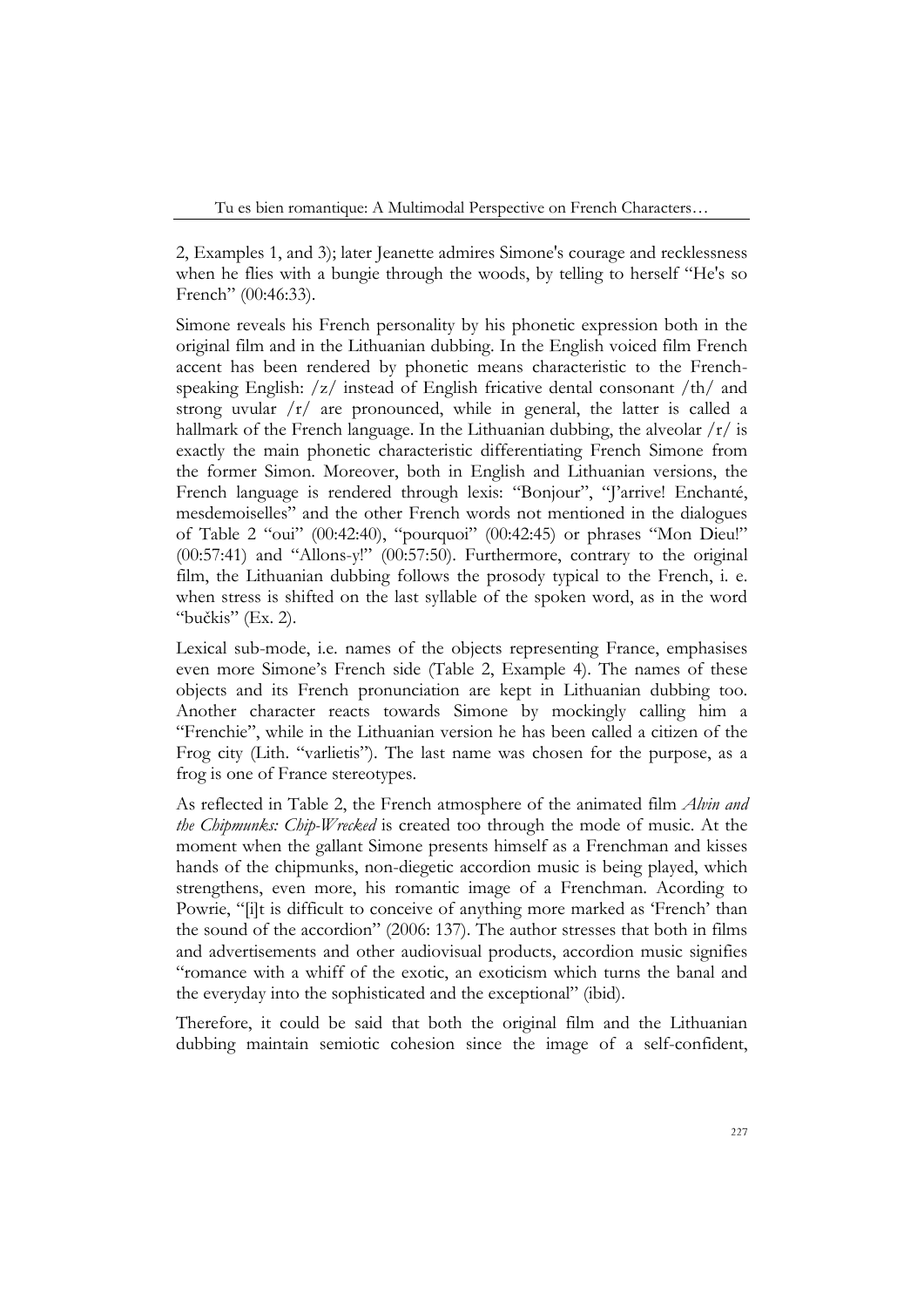gallant, gaining ladies by wheedling strong-minded Frenchman is rendered though the image, character behaviour, speech and music.

#### *3. Monsieur Hood from the film* Shrek

Another character that employs the French language as a means of flirtation is Monsieur Hood from the first part of the *Shrek* franchise. According to the surname of the character, his looks and the context of the scene (the action takes place in the woods, where Monsieur Hood lives with his Merry Men), it can be determined that the character has been based on the prototype of Robin Hood. Since this character is taken from the English literature and folklore, it is difficult to substantiate his French accent. The film creators might have selected this accent because of the prevailing stereotype that the French are flatterers and philanderers. In the scene from the film Shrek where Monsieur Hood appears with his Merry Men, he is trying to seduce Fiona (see Table 3): he compliments her, kisses her hand, and holds her close to his heart. After analysing the images of the French in American films, Planchenault also distinguishes their negative characteristics: "arrogant, big mouth, quicktempered, philanderer, inconstant" (Planchenault, 2015: 105). This can also be applied when discussing the character of Monsieur Hood, as he not only flatters Fiona against her will but also intends to kidnap her.

Perchance, as Planchenault (2015: 111) assumes, Monsieur Hood is not of French nationality and only speaks French. Thus, here the stereotype of the French language as the love language is actualised since this language "carries erotic connotations whenever it occurs" (Piller, 2001: 169). In order to seem like a romantic gentleman, the character does not need to be French; the French language or French accent is enough to reach this image (Planchenault, 2015: 111). As it can be seen in Table 3, both in the English original and the Lithuanian dubbing, Monsieur Hood speaks with a French accent.

|                             | $111 \, \text{L11} \cup 11111 \cup 11111$ |                       |                       |
|-----------------------------|-------------------------------------------|-----------------------|-----------------------|
| <b>Behaviour</b>            | Source language                           | Lithuanian<br>dubbing | Back translation      |
|                             | Example 1 (00:51:24 -00:51:39)            |                       |                       |
| Monsieur Hood like Tarzan   | La Liberté, hey!                          | La Liberté, eeei!     | La Liberté, hey!      |
| swings from the tree        | Be still, mon chéri,                      | Opa, cha cha          | Oh, ha-ha-ha. Be      |
| holding to a rope, snatches | for I am your                             | cha.                  | still, mon chéri, for |

Ramybės, mon

saviour. And I am

Fiona, who is peacefully

**Table 3**. Modes of behaviour and the speech of the character Monsieur Hood in the film *Shrek*

I am your saviour.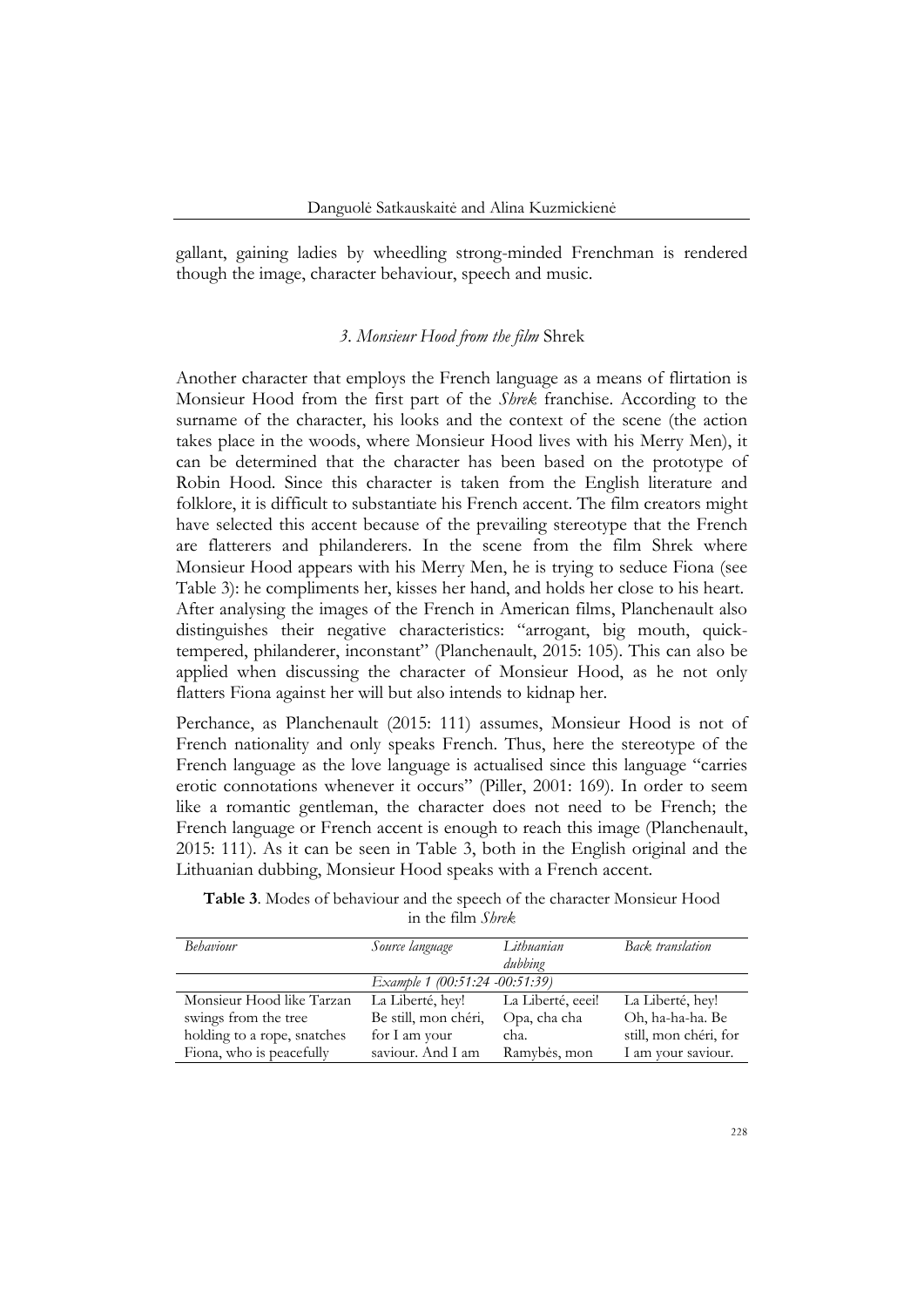Tu es bien romantique: A Multimodal Perspective on French Characters…

| walking down the forest,       | rescuing you from               | cher, nes aš tavo | I am rescuing you   |
|--------------------------------|---------------------------------|-------------------|---------------------|
| and, after putting her on a    | this green beast.               | išgelbėtojas. Aš  | from this           |
| branch, starts flattering her: |                                 | išvaduosiu tave   | greenbeast.         |
| puts her hand on his chest,    |                                 | nuo tos žalios    |                     |
| kisses her arm from her        |                                 | baidyklės.        |                     |
| fingertips to the elbow;       |                                 |                   |                     |
| however, the expression on     |                                 |                   |                     |
| Fiona's face and her body      |                                 |                   |                     |
| movements indicate that        |                                 |                   |                     |
| she does not approve of        |                                 |                   |                     |
| this type of behaviour.        |                                 |                   |                     |
|                                | Example 2 (00:51:52 - 00:52:01) |                   |                     |
| Holding her arm to his         | Oh, of course.                  | O, žinoma, kaip   | Oh, of course.      |
| hearth he starts apologising   | How rude, oh là là.             | grubu, oh là là,  | How rude, oh là là. |
| for his rude behaviour.        | Please, let me                  | leiskite          | Please, let me      |
| With his palm to his mouth     | introduce myself.               | prisistatyti. Ei, | introduce myself.   |
| he shouts to his men.          | Oh, marry men!                  | vyručiai!         | Oh, guys!           |
|                                | Example 3 (00:52:02)            |                   |                     |
| The monk from the              | (Song; not                      | (Song; not        |                     |
| Monsieur Hood crew is          | analysed)                       | analysed)         |                     |
| sitting on the swings and      |                                 |                   |                     |
| playing the accordion.         |                                 |                   |                     |
| Other Merry Men are            |                                 |                   |                     |
| dancing the Irish step dance   |                                 |                   |                     |
| and singing together with      |                                 |                   |                     |
| Monsieur Hood.                 |                                 |                   |                     |

Source: created by the authors based on the film *Shrek*, 2001

In the English version, phonetic and lexical linguistic sub-modes are dominating. From the phonetic sub-modes uvular  $/r/$ , palatalised  $/1/$ , and not aspirated implosive consonants are the most common. From the lexical submodes, a fragment of a slogan of the French Revolution ("la Liberté", transl. "freedom") is used; it is the first phrase of this character on-screen. In addition, other lexical elements are also employed: the interjection "oh là là" and the form of address "mon chéri". The latter is used in the incorrect grammatical form: though Fiona is addressed, both the possessive pronoun and the noun are used in the masculine gender.

In the Lithuanian dubbing, the pronunciation of Monsieur Hood hardly departs from the phonetic norms of the Lithuanian language except for the voicelessly pronounced word "žinoma" (transl. of course). The same lexical sub-modes are employed as in the English version (see Table 3); notably, the manner of address is distorted to an even greater extent: not only the possessive pronoun is used in the masculine gender but also the noun is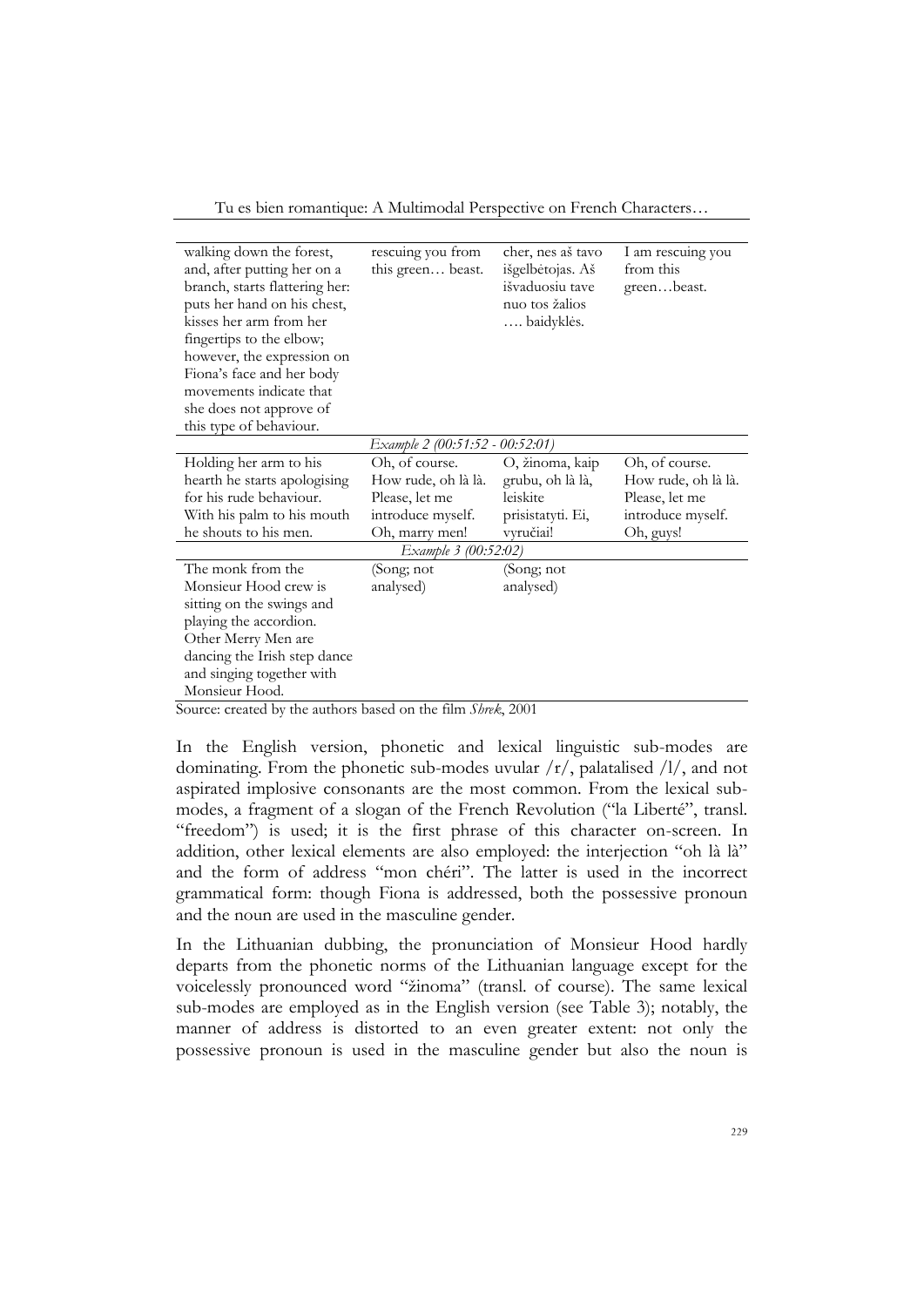changed into an adjective (transl. "dear"). It should be emphasised that from all analysed examples the incorrect expressions of grammar are quite rare.

In both versions of this animated film, lexical sub-mode (e.g., "how rude") conveys the character not only as a flirtatious persona but also as a total lout. In this way, the visual-verbal cohesion is created.

Regarding the core mode of music, it can be noted that music in this animated film is diegetic, i.e., it is a part of the film action. When Monsieur Hood indicates his wish to introduce himself, one of his Merry Men starts playing the accordion and this instrument, as mentioned beforehand, is generally associated with Frenchness. However, the melody and the rhythm of the performed music are not typical to the French culture. Despite that the core mode of music in this film is diegetic; it does not contribute to the multimodal cohesion. Perhaps the French identity is not created for the character with all modes since its prototype Robin Hood is the hero of English folk ballads.

# *4. Le Frog from the film* Flushed Away

Though the action of the film *Flushed Away* starts in Kensington, a luxurious London District, and British stereotypes are dominant in this film, there also are numerous cases of images of Frenchness. Shortly after the action is transferred to the sewerage, where the rat Roddy appears unexpectedly and makes new acquaintances. His enemies are the antagonists: English Toad (Lith. Bosas Rupūžius), leader of his henchrats, his younger cousin French Le Frog (Lith. Lė Varlė) and Le Frog's henchfrogs.

Elements of behaviour that are considered as stereotypically French are conveyed in the behaviour of Le Frog. As it can be seen from Table 4, he is a relaxed and confident frog, who is not in a hurry, usually late, and who likes drinking wine; nevertheless, he values only the French wine as after tasting the atrocious English one he shows signs of disgust (00:49:09 – 00:49:16). By employing the behaviour of Le Frog, another stereotype is mocked in the film: lengthy dinners that are common to the French (Example 3, Table 4). Besides, he is gallant, wears an elegant, light-coloured trench coat and tries to flirt (Example 4, Table 4).

The Frenchness of Le Frog is also conveyed through the acoustic verbal channel. The character indicates this a few times by telling his cousin The Tod: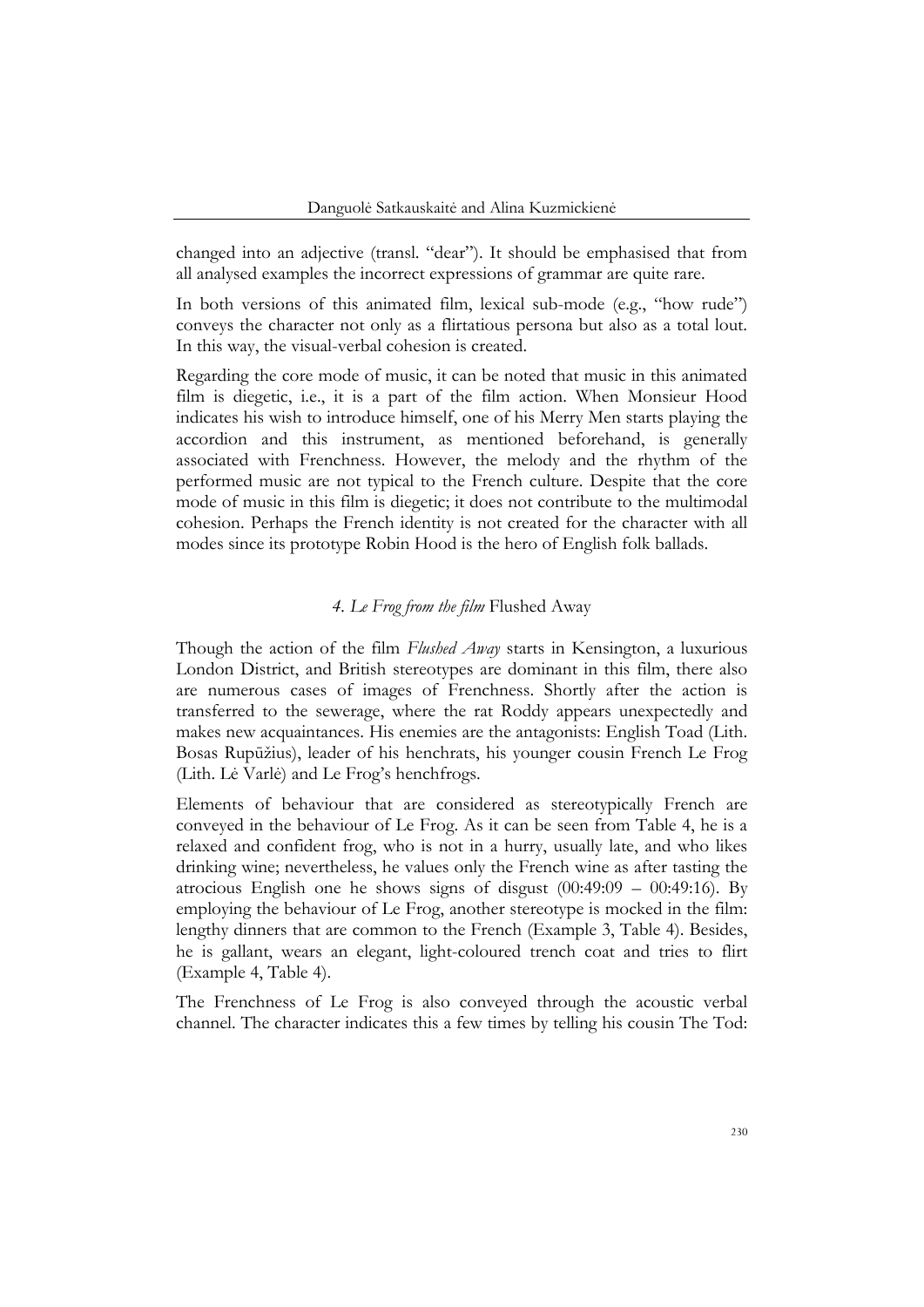Tu es bien romantique: A Multimodal Perspective on French Characters…

"You are becoming what we French call le fruitcake"  $(00:48:09 - 00:48:13)$ , and "I'm French" (00:49:30).

**Table 4.** Modes of behaviour, speech and music of the character Le Frog in the film *Flushed away*

| Behaviour                                                                                                                                                                                                      | Source language                                                                                                                                    | Lithuanian<br>dubbing                                                                                                                               | <b>Back</b> translation                                                                                                                                 | Music                                                                                                                                                                   |
|----------------------------------------------------------------------------------------------------------------------------------------------------------------------------------------------------------------|----------------------------------------------------------------------------------------------------------------------------------------------------|-----------------------------------------------------------------------------------------------------------------------------------------------------|---------------------------------------------------------------------------------------------------------------------------------------------------------|-------------------------------------------------------------------------------------------------------------------------------------------------------------------------|
|                                                                                                                                                                                                                |                                                                                                                                                    | Example 1 (00:47:09 - 00:47:16)                                                                                                                     |                                                                                                                                                         |                                                                                                                                                                         |
| Close-up of long<br>tongues of Le<br>Frog and Le Tod<br>fencing for a fly.<br>Still with his<br>mouth open, Le<br>Tod is surprised<br>that Le Frog is<br>already there.                                        | - En garde!<br>Droit! Parry!<br>Thrust!<br>-Le Frog?                                                                                               | - En garde!<br>Kairę! Dešinę!<br>– Le Varlė?                                                                                                        | - En garde! Left!<br>Right!<br>$-Le$ Frog?                                                                                                              | Tension<br>increasing<br>string<br>music.<br>As soon as<br>Le Frog<br>appears,<br>the melody<br>of La<br>Marseillaise<br>is quietly<br>played by a<br>glockenspie<br>l. |
|                                                                                                                                                                                                                |                                                                                                                                                    | Example 2 (00:45:25 - 00:45:27)                                                                                                                     |                                                                                                                                                         |                                                                                                                                                                         |
| Le Frog, stuck to<br>the glass in front<br>of Le Tod, greets<br>him. Responding<br>to the complaint<br>of being late, he<br>is expressively<br>waggling his<br>forefinger and<br>puts one leg on<br>the other. | - Bonjour!<br>– You're late, Le<br>Frog!<br>- Fashionably<br>late, my<br>annoying<br>English<br>cousin! I know<br>no other way!                    | - Bonjour!<br>- Tu vėluoji, le<br>Varlė!<br>- Madingai<br>vėluoju, įgrisai<br>man, pusbroli,<br>kitaip nemoku.                                      | - Bonjour!<br>- You're late, Le<br>Frog!<br>- Fashionably<br>late, I am fed<br>up with you,<br>cousin! I know<br>no other way!                          | Soothing<br>accordion<br>melody is<br>played.                                                                                                                           |
|                                                                                                                                                                                                                |                                                                                                                                                    | Example 3 (00:49:36 - 00:49:51)                                                                                                                     |                                                                                                                                                         |                                                                                                                                                                         |
| Le Frog calls his<br>henchfrogs, who<br>scurry and<br>surround him.<br>He speaks, while<br>expressively<br>swinging his<br>hand and starts<br>pacing. He<br>returns when the<br>henchfrogs ask                 | - We have a<br>mission. Let<br>nothing stand<br>in our way. We<br>leave<br>immediately.<br>- What about<br>dinner?<br>- We leave in<br>five hours. | - Smogikai!<br>Turim užduoti.<br>Mums niekas<br>nesutrukdys.<br>Keliaujam<br>nedelsiant.<br>$-$ O kaip<br>vakarienė?<br>- Iškeliaujam po<br>penkių. | - Hitmen! We<br>have a task.<br>Let nothing<br>stand in our<br>way. We leave<br>immediately.<br>- What about<br>dinner?<br>– We leave in<br>five hours. | No music.                                                                                                                                                               |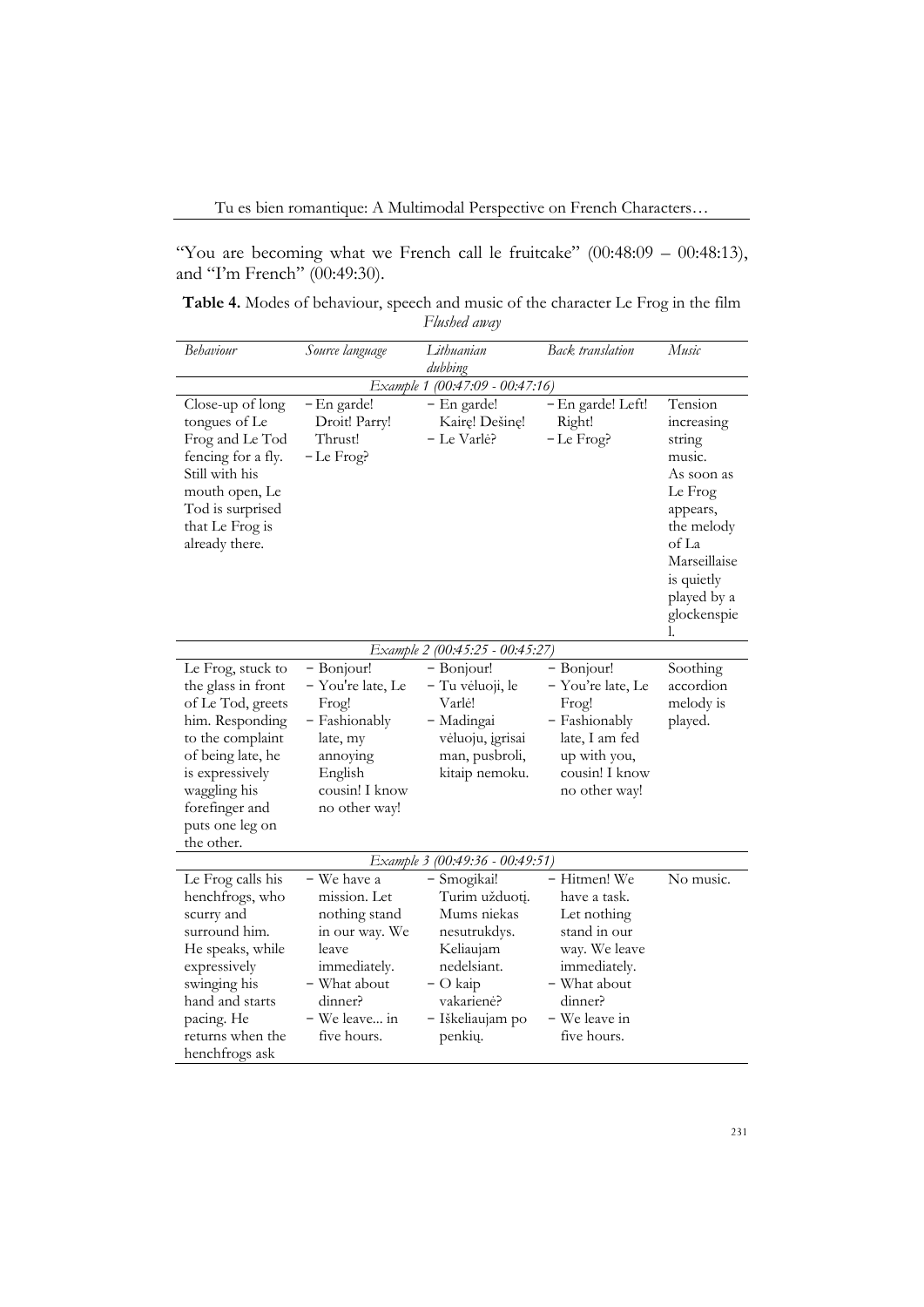Danguolė Satkauskaitė and Alina Kuzmickienė

| about their               |                   |                                 |                  |           |
|---------------------------|-------------------|---------------------------------|------------------|-----------|
| dinner and<br>affirms his |                   |                                 |                  |           |
|                           |                   |                                 |                  |           |
| changed decision          |                   |                                 |                  |           |
| by the swing of           |                   |                                 |                  |           |
| his hand.                 |                   |                                 |                  |           |
|                           |                   | Example 4 (00:51:04 - 00:51:20) |                  |           |
| Le Frog stands            | $-$ Ah, the       | $-$ O, anglų                    | $-$ Ah, the      | When Le   |
| on the                    | English little    | pupytė, kokia                   | English little   | Frog      |
| equipment of the          | girly, she is so  | agresyvi. Oi,                   | girly, she is so | appears,  |
| ship and watches          | aggressive. I     | kaip mėgstu                     | aggressive.      | the low-  |
| Rita. Then he             | like you          | ugningas                        | Oh, I like the   | pitched   |
| jumps down to             | woman with a      | moteris.                        | woman with a     | accordion |
| Rita, takes her           | little fire.      | – Tu dar už tai                 | fire.            | melody is |
| palm with both            | $-$ You are going | atsiimsi, mano                  | - You are going  | heard.    |
| hands and kisses          | to pay for that,  | mažas                           | to pay for that, |           |
| her loudly. When          | my little         | šokoladinis                     | my little        |           |
| she slaps him, he         | chocolate         | raguoliuk!                      | chocolate        |           |
| angrily waggles           | croissant!        |                                 | croissant!       |           |
| his finger at her.        |                   |                                 |                  |           |

Source: created by the authors based on the film *Flushed Away*, 2006

The speech of characters-frogs is expressed through the lexis and intonation of the French language. Character Le Frog uses basic and well-known French phrases such as "Bonjour", "au revoir, ma chérie" (00:56:47), "Oh, mon Dieu" (00:48:29), which are not translated in the dubbed film. In both languages, the origins of the French character are expressed by employing the masculine gender of the French article "le": "le Frog" and "le Varlė". Moreover, in both versions of the film, some of the words that could be easily understood by speakers of other languages are pronounced in French, for instance, "terrible", "mémoires".

In Example 4, Table 4, the stereotype of a Frenchman as a flirtatious persona is clearly actualised. Le Frog addresses Rita Malone as "the English little girly". In the Lithuanian dubbed version, this form of address is domesticated by applying a noun "pupytė", common to the colloquial speech and usually applied to address young and beautiful ladies. While flirting Le Frog is kissing the hand of Rita Malone; in this way, visual-verbal cohesion is created that enhances the image of Le Frog as a flirtatious Frenchman. Being rejected and enraged Le Frog calls her "my little chocolate croissant". This stereotypical concept is translated in the Lithuanian version as "mažas šokoladinis raguoliuk". Although the addressee is Rita Malone, the employed noun is of masculine gender. This example, i.e., naming of the character by using a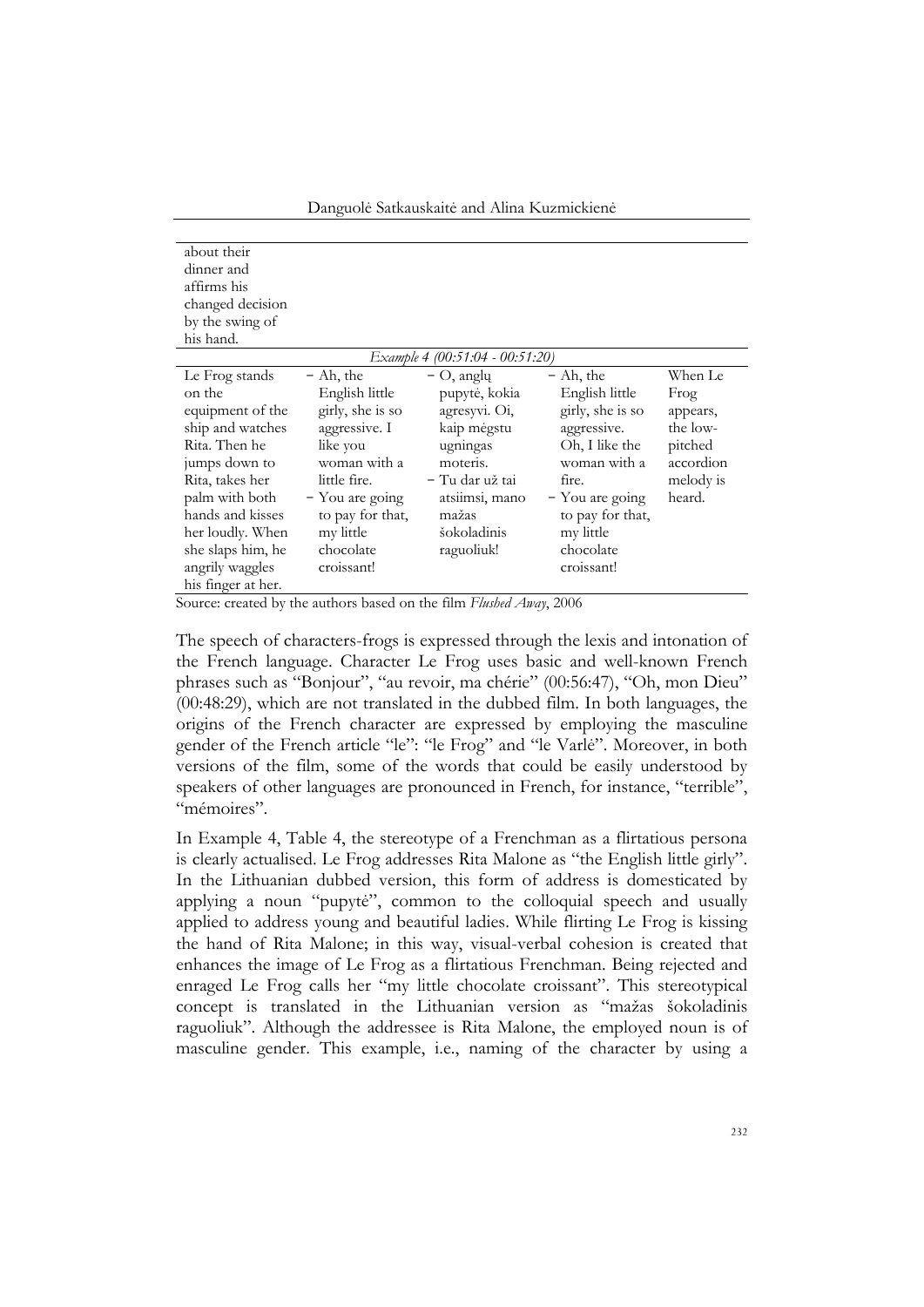traditional French pastry, reconfirms the before mentioned statement that stereotypes originated from the French cuisine are widespread, easily comprehended and employed even in scenes that are in no way connected to the kitchen or cooking.

The core mode of music also has a significant contribution to the multimodal cohesion. As it can be seen from the multimodal transcription (Table 4), during the first appearance of Le Frog the melody of La Marseillaise, which is associated to France and known all around the world, is performed; this melody carries out the indexical function, i. e., together with the visuals (appearance of Le Frog) and linguistic lexical sub-modes (Le Frog greets everyone in French "Bonjour") it signifies the Frenchness.

In the film *Flushed Away*, Frenchness representing accordion music can be heard more than once: diegetic music when frogs appear from the water, pull out the accordion and start playing a joyful melody (00:50:43 – 00:50:50) and non-diegetic accordion sounds (00:50:56 – 00:51:20). This acoustic non-verbal mode contributes to the conveyance of Frenchness delivered through the visual and verbal-acoustic channels: in parallel Le Frog can be seen kissing the hand of Rita Malone and paying her compliments (Example 4, Table 4). Thus, multimodal cohesion is maintained in this film as well. The presented image of Le Frog is of a relaxed, confident Frenchman, who is not in a hurry, and who appreciates delicious food, good wine and beautiful women.

### *5. Rochelle from the film* Planes

Rochelle is the only woman among the analysed characters. As numerous other characters from the animated film *Planes*, she is a personified plane. Rochelle speaks French and descents from Québec, Canada.

On the one hand, she is a persistent and confident racer, reaching for her aim. On the other hand, her behaviour is related to the stereotype of the French being flirtatious and quickly getting into love affairs: when in the evening, Mexican El Chupacabra with the help of the main character Dusty and a band sing a romantic serenade by Rochelle's window, she is so captivated that cannot stop kissing him (00:56:47 – 00:57:05). Certainly, the kisses are conveyed through the para-verbal channel, i. e., characters are kissing offscreen.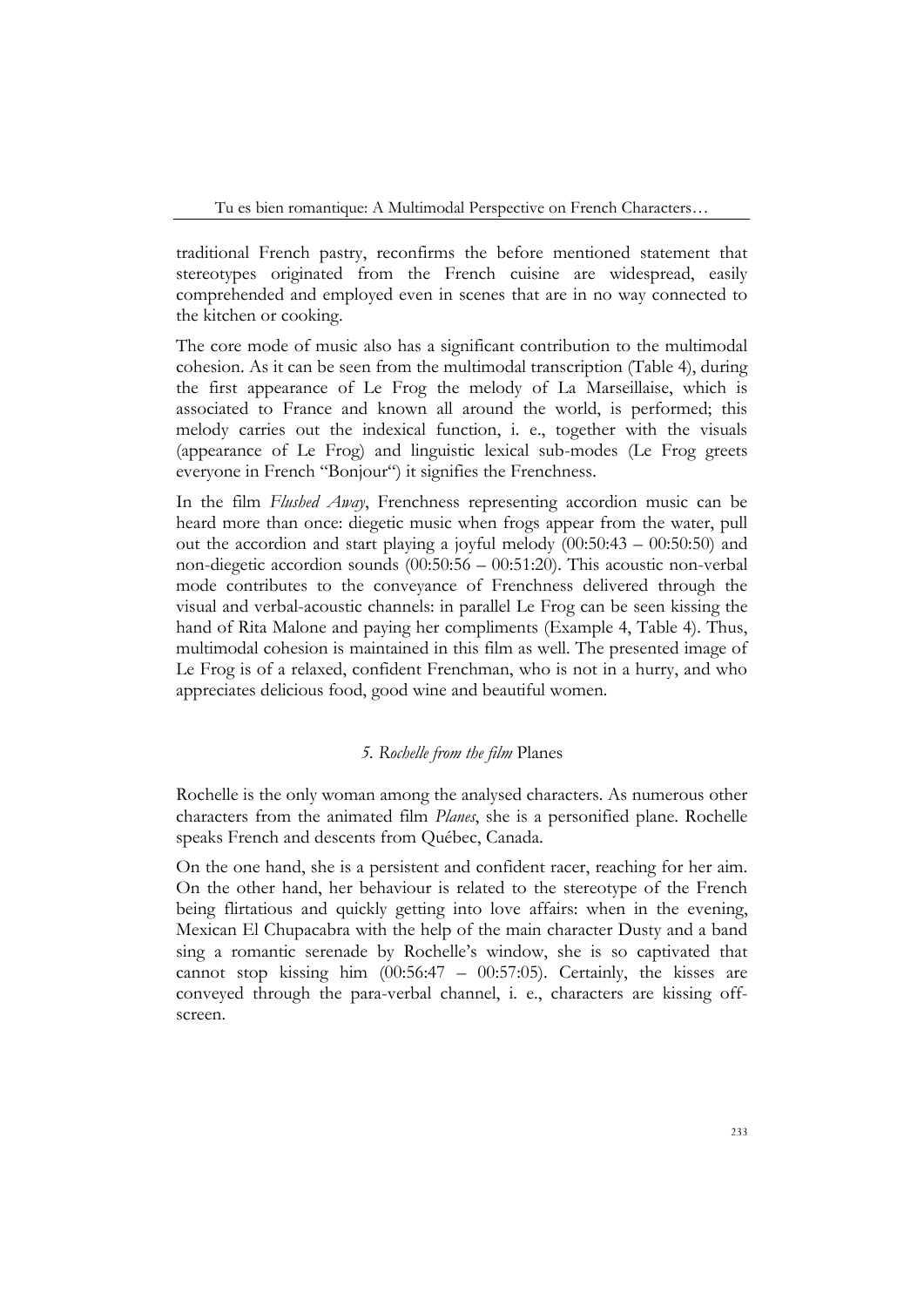Rochelle's behaviour closely corresponds to the stereotypical image of French women in Hollywood films, which is described by Florack (2007: 157). The researcher states that "[t]raditionally, the French woman is perceived as assertive, elegant, erotically exciting, seductive and easy, displaying herself with the aid of fashion and cosmetics".

As it is visible from Example 1, Table 5, information about the country of origin is provided through the verbal-acoustic channel.

| Table 5. Modes of behaviour, speech and music of the character Rochelle in the film |        |  |  |  |
|-------------------------------------------------------------------------------------|--------|--|--|--|
|                                                                                     | Planes |  |  |  |

| Behaviour                                                                                                                                                                                                                                                                                                                          | Source language                                                                                                                                                                                                                                | Lithuanian dubbing                                                                                                                                                                                                            | Back translation                                                                                                                                                                                                                    |  |
|------------------------------------------------------------------------------------------------------------------------------------------------------------------------------------------------------------------------------------------------------------------------------------------------------------------------------------|------------------------------------------------------------------------------------------------------------------------------------------------------------------------------------------------------------------------------------------------|-------------------------------------------------------------------------------------------------------------------------------------------------------------------------------------------------------------------------------|-------------------------------------------------------------------------------------------------------------------------------------------------------------------------------------------------------------------------------------|--|
| Example 1 (00:32:32 - 00:32:47)                                                                                                                                                                                                                                                                                                    |                                                                                                                                                                                                                                                |                                                                                                                                                                                                                               |                                                                                                                                                                                                                                     |  |
| Dusty sees Rochelle.<br>Her close-up is shown<br>from all sides; she blinks<br>slowly with her green<br>eyes and long lashes and<br>charmingly waves with<br>the pink allerons of her<br>wings. Dusty, while<br>looking at the sky, and<br>with his subdued voice<br>is declaring his<br>admiration.                               | - Who is that<br>vision?<br>- That's Rochelle,<br>the Canadian<br>rally champ.<br>- She is like an<br>angel, sent from<br>heaven, like a<br>sunrise after a<br>lifetime of<br>darkness.                                                        | - Ajajaj Kas ta<br>vizija?<br>- A, ten Rošelė,<br>Kanados ralio<br>čempionė.<br>- Ji tarsi Anželo<br>nusileidusi iš<br>rojaus, lyg<br>saulėtekis po<br>tamsos<br>amžinybės.                                                   | - Oh! Who is that<br>vision?<br>$-$ -Ah, that's<br>Rochelle, the<br>Canadian rally<br>champ.<br>- She is like Angelo,<br>sent from heaven,<br>like a sunrise after<br>a lifetime of<br>darkness.                                    |  |
|                                                                                                                                                                                                                                                                                                                                    | Example 2 (00:35:16 - 00:35:42)                                                                                                                                                                                                                |                                                                                                                                                                                                                               |                                                                                                                                                                                                                                     |  |
| Rochelle drives to the<br>shed next to El<br>Chupacabra, who is<br>warming himself by the<br>fire. He starts speaking<br>and flirting with her by<br>using his sweetened<br>voice. At first, Rochelle<br>speaks in a pleasant,<br>womanly voice; after<br>she harshly but softly<br>punches him with her<br>wing, she drives away. | - Excuse me, how<br>much does a<br>snow plough<br>weigh?<br>- Je ne sais pas. I<br>do not know.<br>- Enough to break<br>the ice.<br>– I am El<br>Chupacabra.<br>- Ah, you are the<br>snow plough,<br>$\alpha$<br>- You could say<br>that, yes. | - Atsiprašau, o<br>kiek sveria<br>sniego<br>valytuvas?<br>- Je ne sais pas, aš<br>nežinau.<br>- Na, kad pralaužt<br>ledus, aš - El<br>Cupachabra.<br>- A, tai tu sniego<br>valytuvas, oui?<br>- Galima ir taip<br>sakyti, si. | - Excuse me, how<br>much does a snow<br>plough weigh?<br>- Je ne sais pas. I do<br>not know.<br>- Enough to break<br>the ice.<br>– I am El<br>Chupacabra.<br>- Ah, you are the<br>snowplough, oui?<br>- You could say<br>that, yes. |  |
|                                                                                                                                                                                                                                                                                                                                    | Example 3 (00:54:55 - 00:56:10)                                                                                                                                                                                                                |                                                                                                                                                                                                                               |                                                                                                                                                                                                                                     |  |
| When it gets darker, El<br>Chupacabra is singing a<br>romantic song down by                                                                                                                                                                                                                                                        | - Ah, Monsieur El<br>Chu, comme<br>bouffon, tu es                                                                                                                                                                                              | - Buenas noches,<br>gražuole.<br>- Ah, Monsieur El                                                                                                                                                                            | - Buenas noches,<br>the beauty.<br>- Ah, Monsieur El                                                                                                                                                                                |  |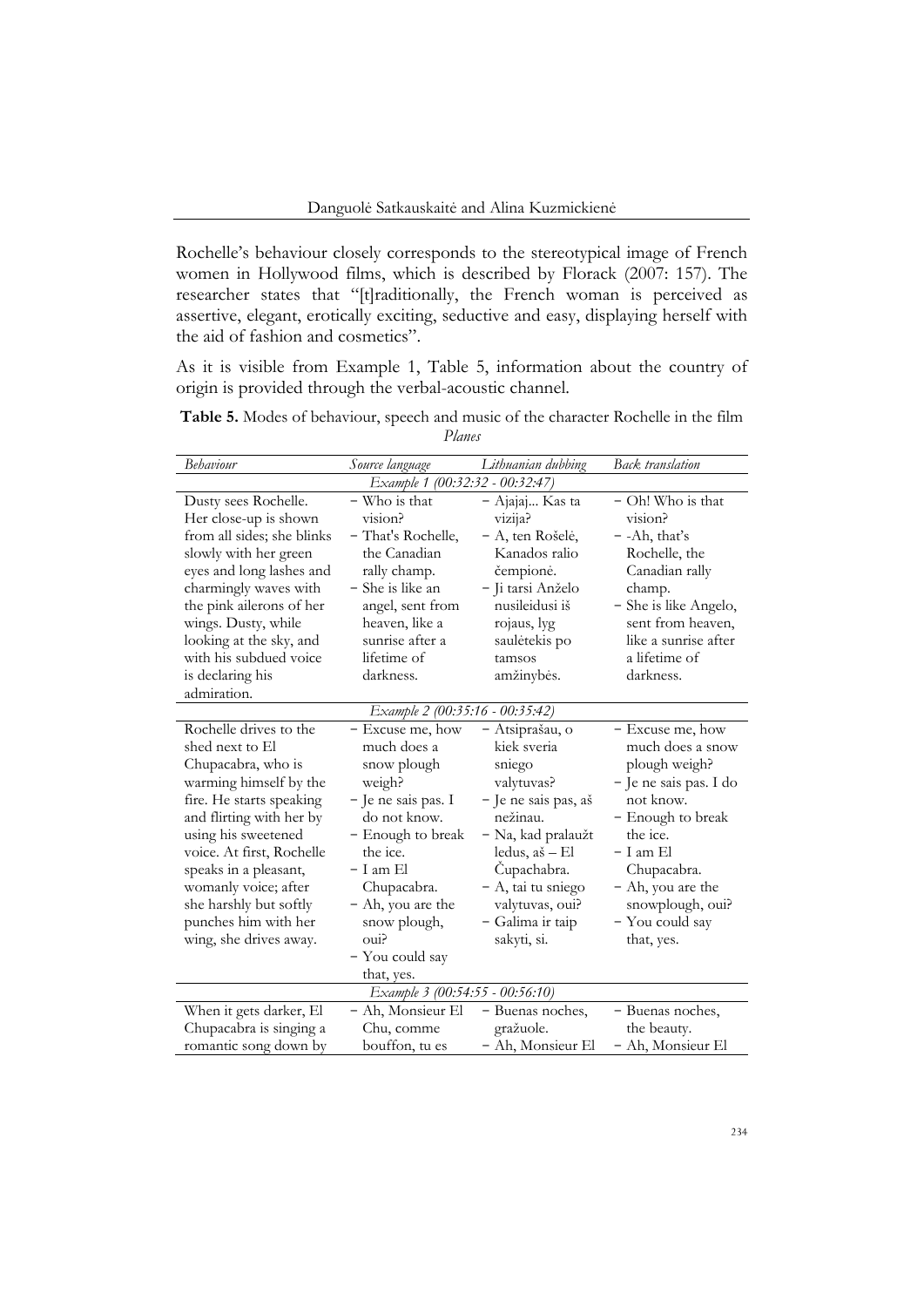| the balcony of            | bien                            | Chu, jūs kaip      | Chu, you are like      |
|---------------------------|---------------------------------|--------------------|------------------------|
| Rochelle's house. A       | romantique.                     | bouffon esate      | bouffon, you are       |
| cappella of cars with     | - What does that                | labai              | so romantique.         |
| sombreros accompanies     | mean?                           | romantique         | - What does that       |
| him. Rochelle goes to     | - No idea, but                  | - Ką tai reiškia?  | mean?                  |
| the balcony, says a few   | French-                         | - Nežinau, bet     | - No idea, but         |
| admiring words, laughs    | Canadian is the                 | prancūzų kalba     | French is the          |
| playfully and disappears  | language of love                | yra meilės kalba   | language of love       |
| behind the doors of the   | in Quebec.                      | visame             | around the world.      |
| balcony.                  |                                 | pasaulyje.         |                        |
|                           | Example 4 (01:12:44 - 01:12:53) |                    |                        |
| El Chupacabra and         | - I will wait for               | - Aš lauksiu taves | - I will wait for you  |
| Rochelle are standing by  | you                             | prie finišo,       | at the finish line, my |
| the start line. In the    | at the finish line,             | mieloji.           | darling.               |
| background, stands        | hermosa.                        | $-$ Non, non, non, | - Non, non, non,       |
| filled with the           | - No, no, no, no. I             | non tai aš         | non I will be          |
| audience's cars are seen. | will be waiting for             | tavęs lauksiu. Je  | waiting for you. Je    |
| They speak sweetly.       | you. Je t'adore,                | t'aime, mano       | t'aime, my little      |
| Then send kisses to       | mais que ça vieux.              | burituk!           | burrito!               |
| each other.               | - Te necesito, mi               | – Tavęs trokštu,   | - Craving for you,     |
|                           | chalupa.                        | mi chalupa.        | mi chalupa.            |

Tu es bien romantique: A Multimodal Perspective on French Characters…

Source: created by the authors based on the film *Planes*, 2013

In the English version of the film *Planes*, Rochelle's French accent is conveyed both phonetically and lexically. Following the analysis of phonetic means, the pronunciation of /z/ instead of /th/ is evident; diphthongs are monophthongised, e. g., in words "frozen", "go", while in some words the stress is transferred to the last syllable. Unlike the original film, in the Lithuanian dubbing French pronunciation is not characteristic to Rochelle.

However, the Frenchness of Rochelle is mostly represented by her lexis. In the original film, the speech of Rochelle can be distinguished from other analysed characters by the unusually long and lavish untranslated French phrases (see Table 5); this can pose a considerable challenge to the recipients of this animated film. However, the French phrase "Je ne sais pas" is explained by translating it into English or Lithuanian language, respectively (Example 2). In addition, when confessing of being in love (Example 4), in the original version and Lithuanian dubbing, Rochelle uses different, though synonymic, French phrases that are not translated but entirely comprehensible to the viewer. Nevertheless, both in the original film and Lithuanian dubbing, Rochelle utters one French sentence that is obscure not only to the viewers but also to the characters: El Chupacabra, who is in love with Rochelle, asks "What does that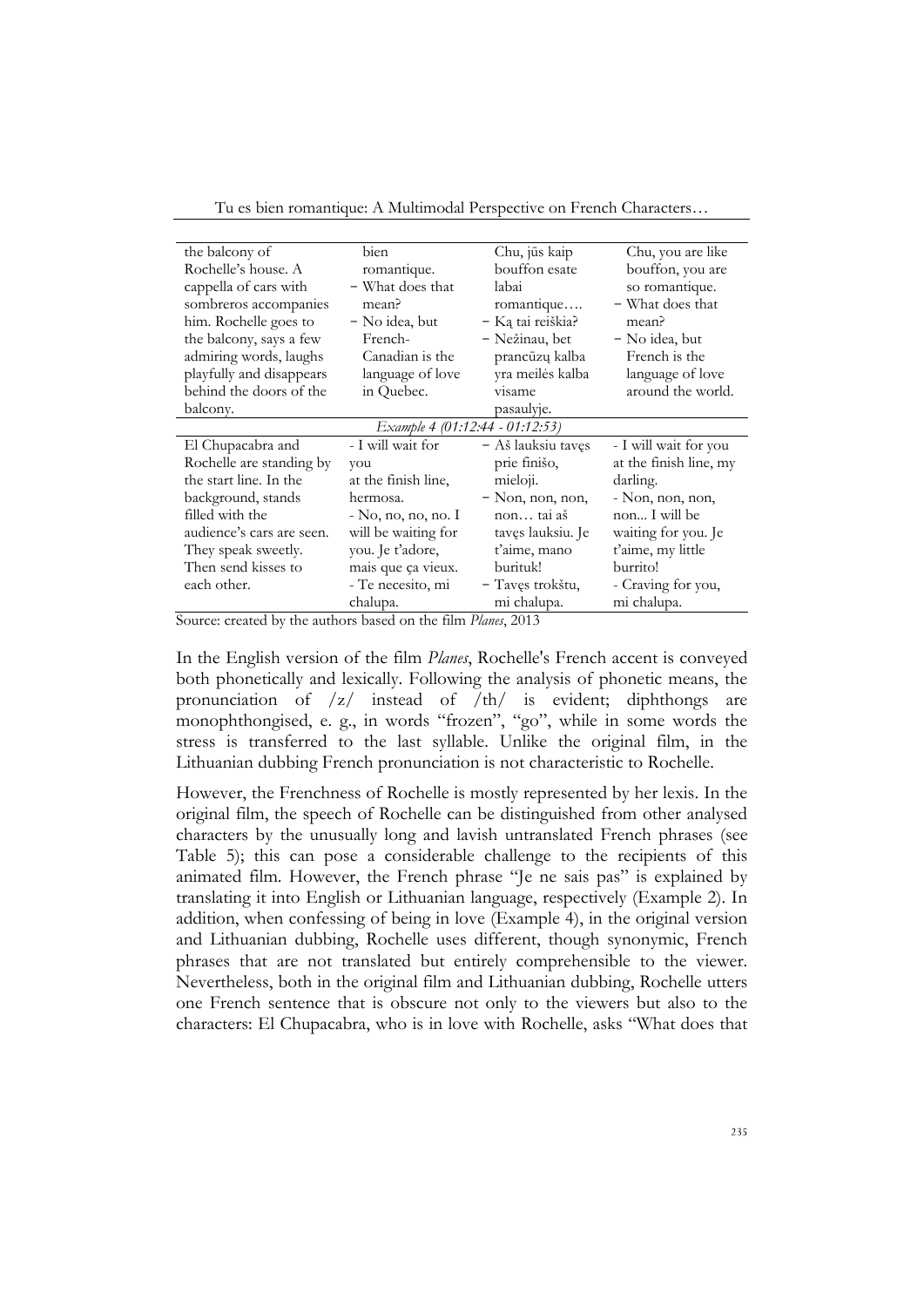mean?", and she answers by employing a phrase that even more emphasises the stereotype of French as the love language (see Example 3, Table 5).

Taking into account the performed music, it can be noted that mode of music in the film *Planes* assists in creating the romantic atmosphere and reveals the identities of other characters (e. g., Mexican El Chupacabra) that are not Rochelle.

Therefore, akin to the other analysed French characters, Rochelle is portrayed as a confident character that loves to flirt and knows how to do it. Her love is presented through verbal (dialogues) and acoustic para verbal (kissing sounds) channels.

## *Conclusions*

Most of the animated film characters analysed in the article are not individuals but personified animals (Simone, Le Frog) or even vehicles (Rochelle); thus, their French identity is not objective. Even the only person analysed, Monsieur Hood, is not French by his historical-mythical prototype. It follows that the filmmakers give all the characters analysed the identity of a Frenchman precisely because of his gallantry and propensity to flirt and set off on an adventure.

The behaviour and speech of the characters were the main modes applied to reveal the stereotypical image in the analysed films. Though missions of these characters differ in the films, they all are connected by their tendency to flirt, get into love affairs and their courage.

Considering the linguistic modes employed to reveal the French origins, mainly phonetic and lexical sub-modes have been applied in the original film; only in some cases prosodic and grammar sub-modes have been employed. In the speech of characters speaking in English, the French accent is imitated by pronouncing  $\frac{z}{\alpha}$  or  $\frac{s}{\alpha}$  instead of  $\frac{th}{,}$  uvular  $\frac{r}{,}$  and palatalised  $\frac{l}{,}$  nonaspirated implosive consonants and diphthong monophtongization are used less frequently. While comparing the original film with the Lithuanian dubbing, it has been noticed that in the latter the French accent is commonly conveyed through lexis, whereas phonetic and prosodic sub-modes are applied in the speech of only one character – Simone. Moreover, polite French phrases, forms of address, and interjections that are generally understood from the context are the predominantly employed lexical sub-modes in both languages.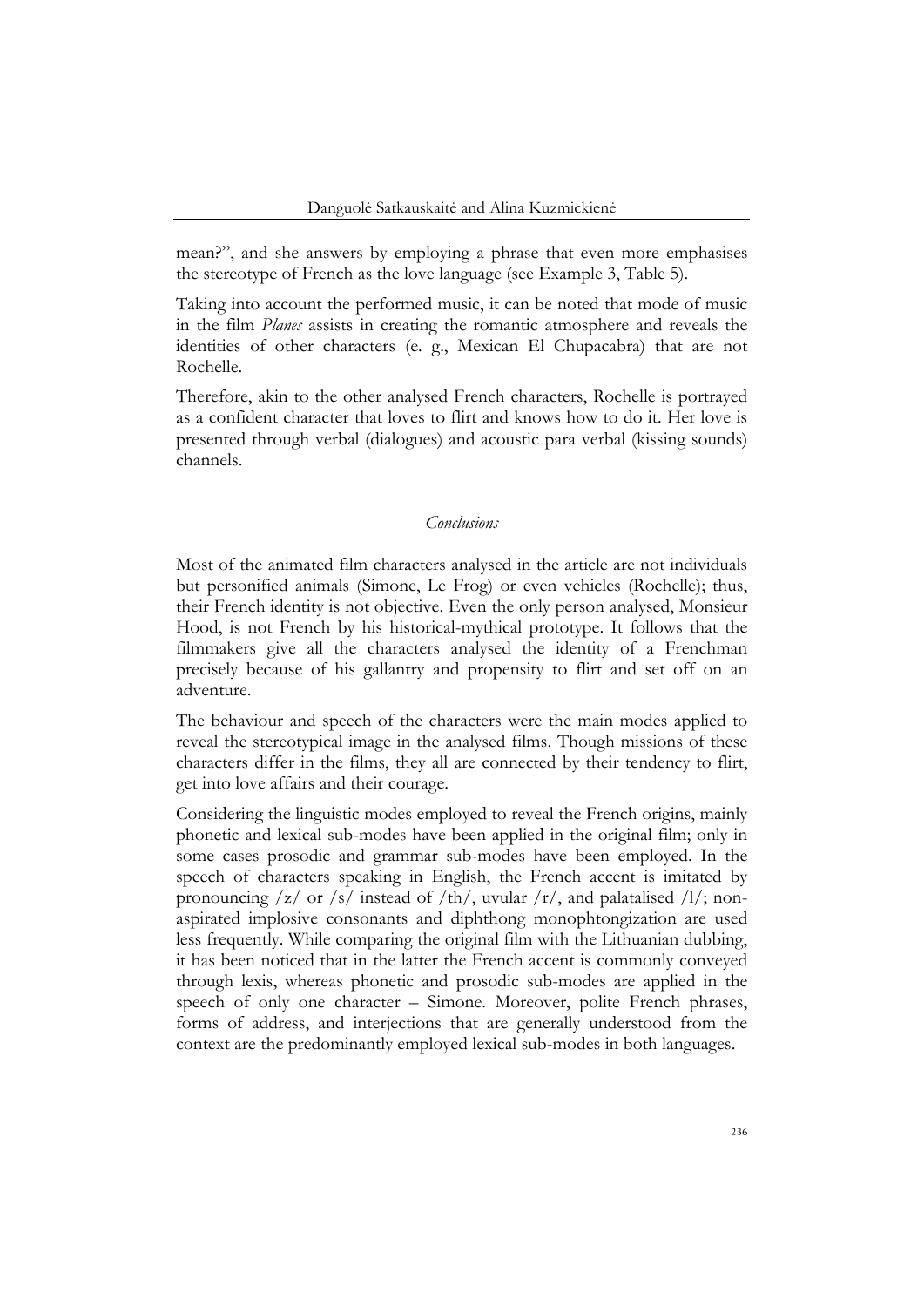Tu es bien romantique: A Multimodal Perspective on French Characters…

In terms of modes of music, two functions can be distinguished: melodies of the accordion and La Marseillaise, representing France, assists in revealing the French origins of the characters (in the films *Alvin and the Chipmunks: Chip-Wrecked* and *Flushed Away*), whereas melodies that are not related to France only contribute to the creation of romantic French image of the characters (*Planes* and *Shrek*).

The stereotypical image of French characters is unveiled by maintaining the semiotic cohesion, i.e., combining the non-verbal visual (behaviour), verbalacoustic (speech) and non-verbal acoustic (music) modes in both original and dubbed Lithuanian versions. However, this cannot be stated about the character of Monsieur Hood, whose linguistic expressions and behaviour contradicts his mythical prototype, as well as the melody, heard in the film.

## *References*

- Asali-van der Wal, R., Satkauskaitė, D. (2018) 'German accents in English-language cartoons dubbed into Lithuanian'. *SKASE Journal of Translation and Interpretation*, 11 (1), pp. 39–54. [Online] [http://www.skase.sk/Volumes/JTI14/pdf\\_doc/03.pdf](http://www.skase.sk/Volumes/JTI14/pdf_doc/03.pdf) [Accessed on 3d December 2019]
- Bateman, J.A. and Schmidt, K.-H. (2012) *Multimodal Film Analysis. How Films Mean*. New York, London: Routledge.
- Bateman, J., Wildfeuer, J., and Hiippala, T. (2017) *Multimodality– Foundations, Research and Analysis – A Problem-Oriented Introduction*. Berlin, Boston: de Gruyter.
- Díaz-Cintas, J. (2012) 'Clearing the Smoke to See the Screen: Ideological Manipulation in Audiovisual Translation'. *Meta* LVII, 2, pp. 279–293.
- Filmer, D. (2018) 'Voicing diversity? Negotiating Italian identity through voice-over translation in BBC broadcasting'. *Perspectives*, pp. 1–17.
- Florack, R. (2007) 'French'. *In* Beller, M. and Leerssen, J. (eds.) *Imagology: The Cultural Construction and Literary Representation of National Characters. A Critical Survey*. Amsterdam, New York: Rodopi, pp. 154–158.
- Flynn, P., Leerssen, J., and Van Doorslaer, L. (2016) 'On translated images, stereotypes and disciplines'. *In* L. van Doorslaer, L, Flynn, P, and Leerssen, J. (eds.) *Interconnecting Translation Studies and Imagology*. Amsterdam, Philadelphia: John Benjamins Publishing, pp. 1–18.
- Forceville, Ch. J. (2009) Non-verbal and multimodal metaphor in a cognitivist framework: Agendas for research. *In* Forceville, Ch. J. and Urios-Aparisi, E. (eds.) *Multimodal Metaphor*. Berlin: Walter de Gruyter, pp. 19–42.